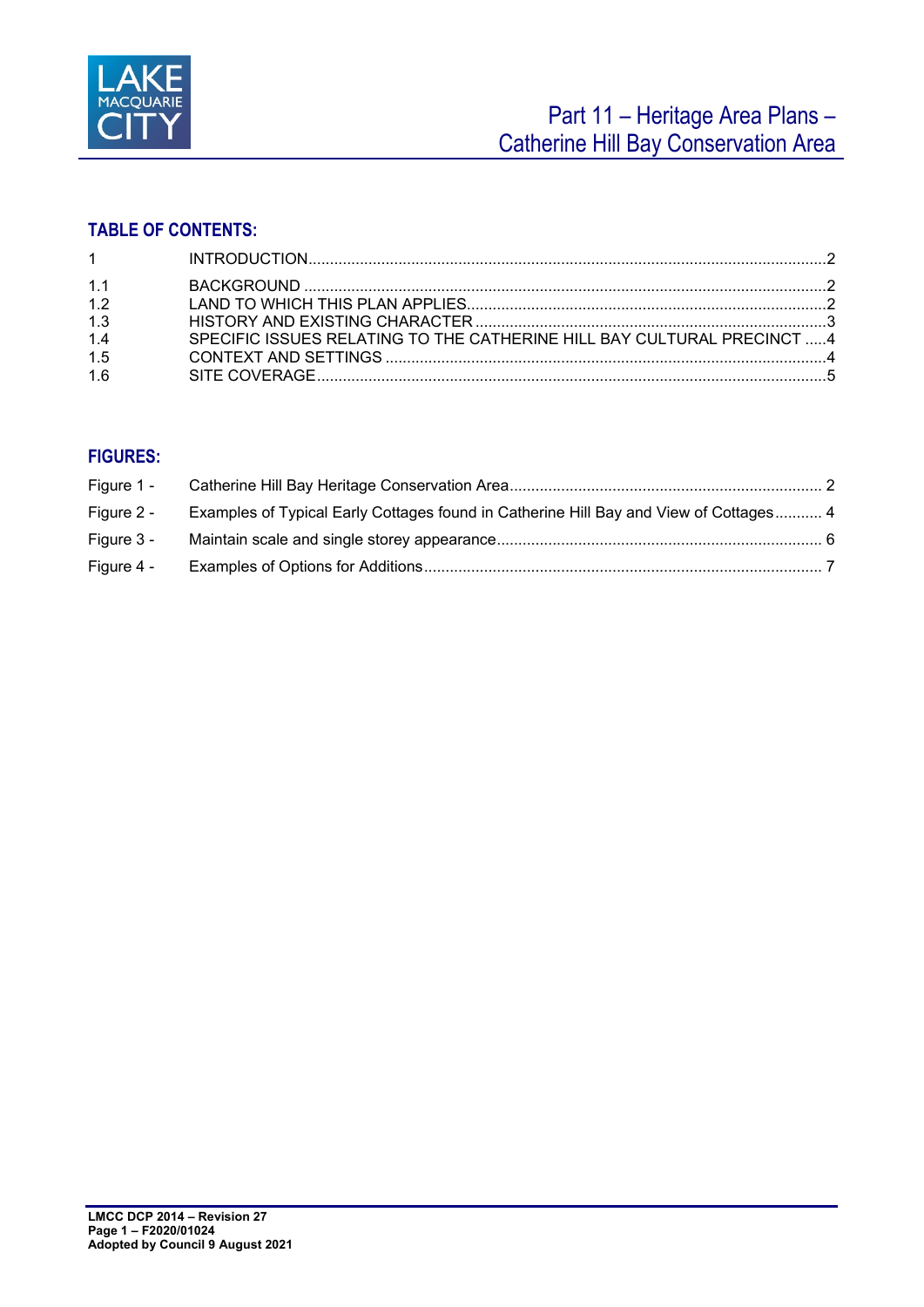

# <span id="page-1-0"></span>**1 INTRODUCTION**

# <span id="page-1-1"></span>**1.1 BACKGROUND**

The Catherine Hill Bay Heritage Conservation Area is located in the south eastern corner of the Lake Macquarie Local Government Area. The area is located on the Wallarah Peninsula, 26 kilometres south of Newcastle and 100 kilometres north of Sydney. It is bordered by Lake Macquarie to the west and the Pacific Ocean to the east.

Catherine Hill Bay is a former mining village and still maintains its unique heritage. The Catherine Hill Bay Cultural Precinct was listed in the State Heritage Register on 5 November 2010, and the Catherine Hill Bay Heritage Conservation Area is listed in the *Lake Macquarie Local Environmental Plan 2014 (LM LEP 2014)*.

*Note:* This Area Plan should be read in conjunction with *[Lake Macquarie City Council Heritage Guidelines,](https://www.lakemac.com.au/Development/Planning-controls/Local-Planning-Controls#section-5)*  which provide additional development guidelines for Heritage Precincts.

### <span id="page-1-2"></span>**1.2 LAND TO WHICH THIS PLAN APPLIES**

This Area Plan applies to all the land outlined in heavy green edging, as shown within Map 1 *–* Catherine Hill Bay Heritage Conservation Area*.* 

*Note:* For heritage items or potential heritage sites located within the Heritage Precinct, refer to *LM LEP 2014* and *[Lake Macquarie City Council Heritage Guidelines](https://www.lakemac.com.au/Development/Planning-controls/Local-Planning-Controls#section-5)* respectively.



<span id="page-1-3"></span>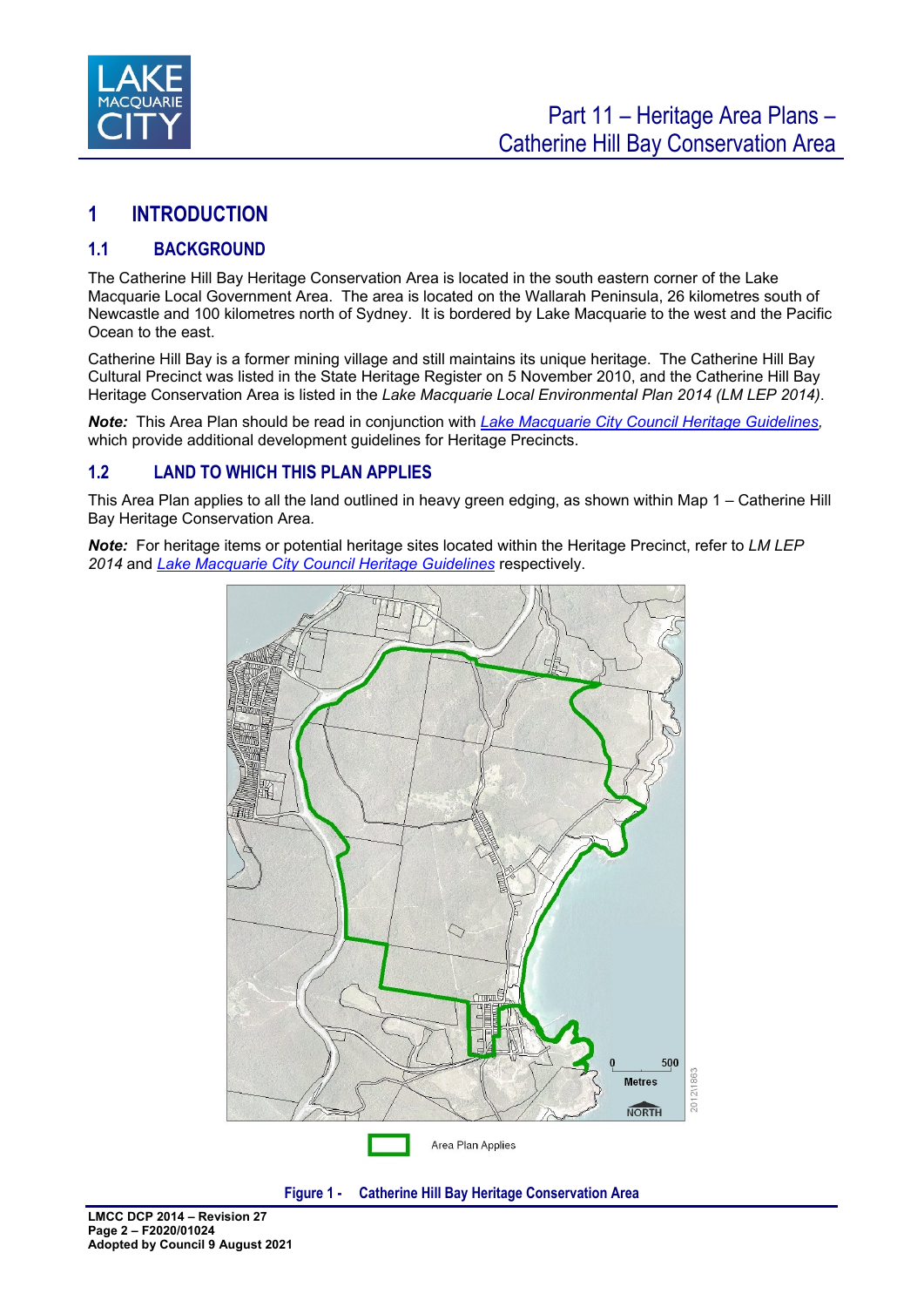

# <span id="page-2-0"></span>**1.3 HISTORY AND EXISTING CHARACTER**

Catherine Hill Bay was formed as a village in 1873, when the New Wallsend Coal Company opened a mine in the area and the jetty was built. This mine closed in 1877 and in 1889, the Wallarah Coal Company established a new mine three kilometres north, at a site referred to as Middle Camp. Middle Camp was located near the cemetery, and the mine was connected to the jetty via a railway line.

Mining was later overtaken by Coal and Allied, and later by Lake Coal. Coal mining continued to flourish throughout the 1990s, but all mining ceased in December 2002 due to declining profitability. Catherine Hill Bay still maintains its low scale former mining heritage setting with approximately 100 houses.

Recent approvals for a Concept Plan for Catherine Hill Bay will increase its size. *[State Environmental](http://www.google.com.au/url?sa=t&rct=j&q=&esrc=s&frm=1&source=web&cd=2&cad=rja&uact=8&ved=0ahUKEwi7mteLpZbKAhUEK6YKHQpLCHQQFggiMAE&url=http%3A%2F%2Fwww5.austlii.edu.au%2Fau%2Flegis%2Fnsw%2Fnum_epi%2Fseppdasswp201020106201089.pdf&usg=AFQjCNGZbka1tCqILjWJAqhRmMX6fl09Wg)  [Planning Policy \(Major Development\) Amendment \(State Significant Sites](http://www.google.com.au/url?sa=t&rct=j&q=&esrc=s&frm=1&source=web&cd=2&cad=rja&uact=8&ved=0ahUKEwi7mteLpZbKAhUEK6YKHQpLCHQQFggiMAE&url=http%3A%2F%2Fwww5.austlii.edu.au%2Fau%2Flegis%2Fnsw%2Fnum_epi%2Fseppdasswp201020106201089.pdf&usg=AFQjCNGZbka1tCqILjWJAqhRmMX6fl09Wg) – South Wallarah Peninsula) 2010* will allow residential development near the headland within a defined footprint, whilst retaining the Catherine Hill Bay headland and beachfront as open space. This Area Plan does not apply to this new area, however. Another Development Control Plan will be prepared in the future to address development controls for the heritage conservation area identified in the SEPP.

The Catherine Hill Bay Cultural Precinct was listed in the State Heritage Register on 5 November 2010, at the same time that the SEPP for South Wallarah Peninsula was enacted. The State Heritage listing recognises the significance of Catherine Hill Bay, but does not, however, apply to the jetty. Adaptive reuse/retention of the jetty is yet to be determined by the Department of Industry and Investment.

The Catherine Hill Bay Cultural Precinct comprises picturesque and distinctive historic townscapes, forming the oldest group of buildings in Lake Macquarie. It is set in land/seascapes of exceptional aesthetic and technical significance, both visually and as an archaeological resource for industrial heritage.

The boundary encompasses the distinctive dwellings and coal mining infrastructure of the villages of Catherine Hill Bay and Middle Camp. Significant features include the coal loader jetty and coal washery, the mine manager's residence, police station and the hotel. Some of the early houses in Clarke and Lindsley Streets and Middle Camp village date back to 1910. Also significant are the cemetery and the Village Hall, and the route of the former railway line to the jetty from Middle Camp.

The original buildings, most of which are small vernacular cottages dating from the 1890s to the 1920s, form pleasing streetscapes, evoking the settlement's origins as a nineteenth century mining village. Figure 2 shows an example of the cottages and the existing views of Catherine Hill Bay. Although few buildings belong to a recognised style or period, each is distinctive, and all display a high degree of consistency in terms of size, scale, form, setbacks, siting and materials. The urban pattern of the Catherine Hill Bay Cultural Precinct can be appreciated in its bush, coastal and park-like setting, particularly on the northern approach.

The Precinct is set in a landscape that is now largely dedicated as a National Park. It is distinctive both for its coastal topography that creates a natural visual catchment, and for its evidence of coal mining dating from the 1890s.

The area is now rare, and survives as an intact example of "Company Town" development.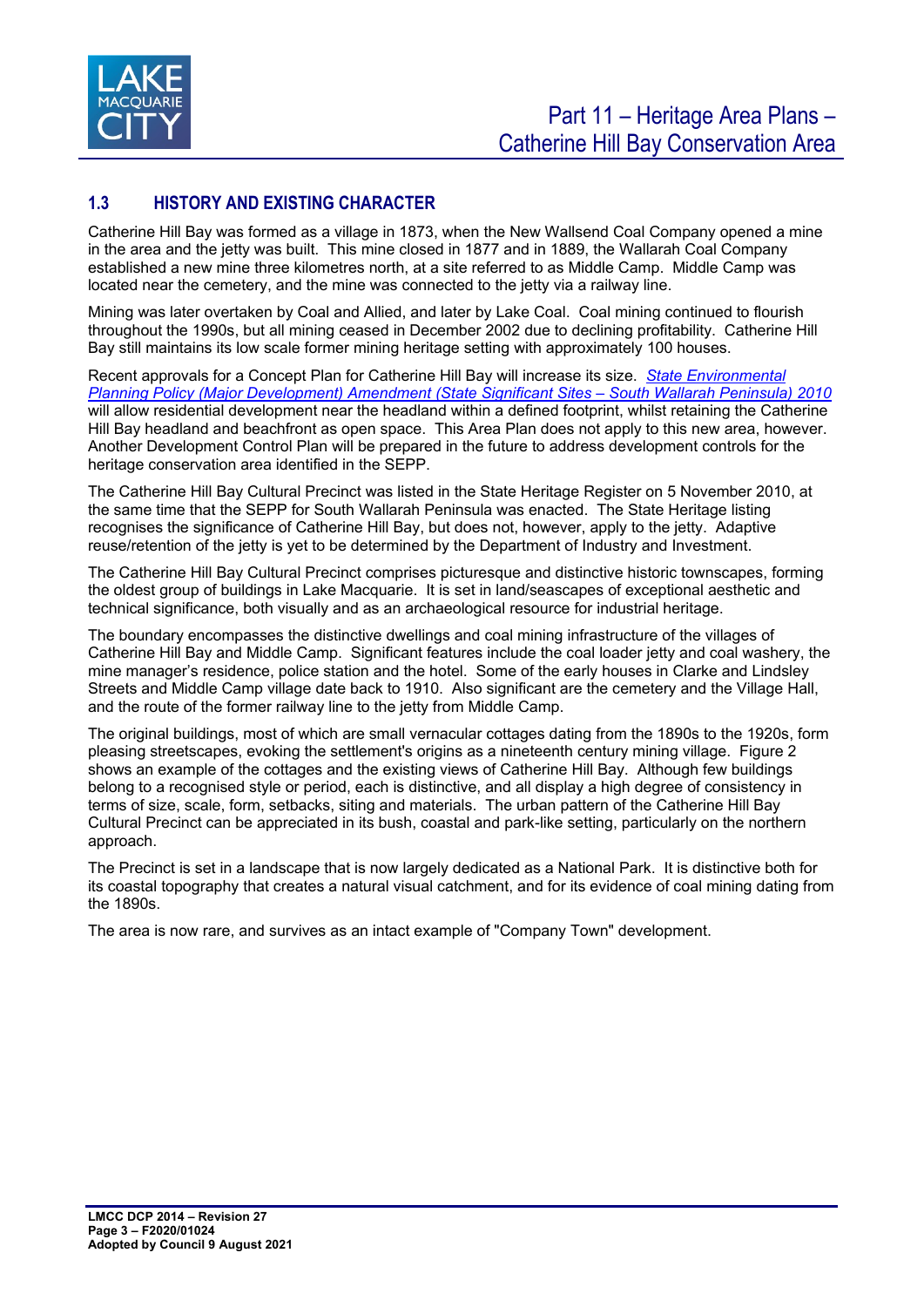



Gabled type with front verandah and rear skillion





Hipped type (less common) with front verandah

#### <span id="page-3-2"></span>**Figure 2 - Examples of Typical Early Cottages found in Catherine Hill Bay and View of Cottages**

# <span id="page-3-0"></span>**1.4 SPECIFIC ISSUES RELATING TO THE CATHERINE HILL BAY CULTURAL PRECINCT**

Future development in Catherine Hill Bay will need to consider:

- The sense of social identity resulting from the area's history;
- The physical boundaries of the locality, including the bushland setting and separation from adjoining areas;
- Development that is compact, and in scale with surroundings and sensitive to the area's heritage character;
- Significance of the Catherine Hill Bay Cultural Precinct State Heritage listing; and
- Sensitive elements of the local topography and existing streetscapes.

#### <span id="page-3-1"></span>**1.5 CONTEXT AND SETTINGS**

#### **Objectives**

- a. To protect the unique character of the Catherine Hill Bay Heritage Conservation Area.
- b. To ensure that development occurs in a manner which has no adverse heritage impact on the level of significance of the area.
- c. To ensure that development maintains established views to and from the Conservation Area, and/or to and from heritage items within it.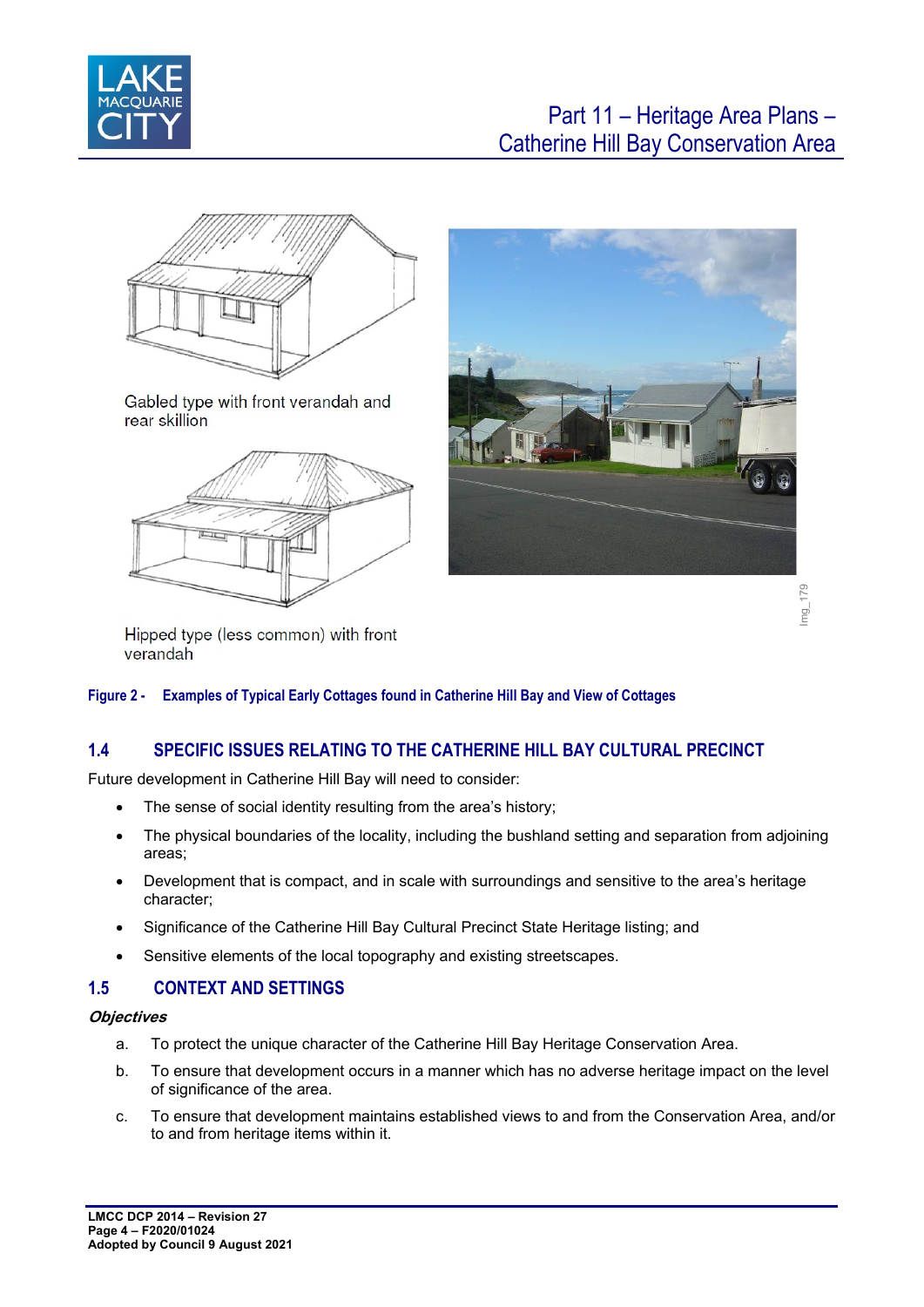

#### **Controls**

- 1. A detailed analysis of the streetscape and surrounding environment must accompany development proposals.
- 2. Development proposals must incorporate bulk, form, scale and landscaping that is consistent with, and complements the historic development of the Catherine Hill Bay Heritage Conservation Area.
- 3. New development must be designed to appear as a single storey when viewed from the street.
- 4. Development applications must include a Statement of Heritage Impact that identifies the potential impact of development on significance of the item or area.
- 5. The SOHI must identify the methods of ensuring that the identified levels of significance are not compromised by development. These methods must include:
	- i. Details of form, scale, proportion, finishes, ridge levels and location of openings;
	- ii. A statement identifying the level of visual integration of the development with the Conservation Area; and
	- iii. Details of the means of ameliorating any adverse heritage impacts.
- 6. The SOHI must identify buildings, structures, landforms and landscape elements which are inconsistent (or "intrusive") visually, and outline how these can be removed to improve interpretation of the significance of the area.
- 7. Developments must not compromise the significance of existing buildings, their curtilage and setting.

#### <span id="page-4-0"></span>**1.6 SITE COVERAGE**

#### *Objectives*

- a. To ensure the bulk and form of future development reflects the historic development of the Catherine Hill Bay Heritage Conservation Area.
- b. To provide opportunities for the provision of landscaping and/or the enhancement of existing native vegetation.
- c. To promote on-site stormwater infiltration by encouraging pervious surfaces and landscaped areas.

#### *Controls*

1. The maximum site coverage, including ancillary development, must not exceed 35%, unless it can be demonstrated that the proposal will not have a detrimental impact on the heritage values within the precinct.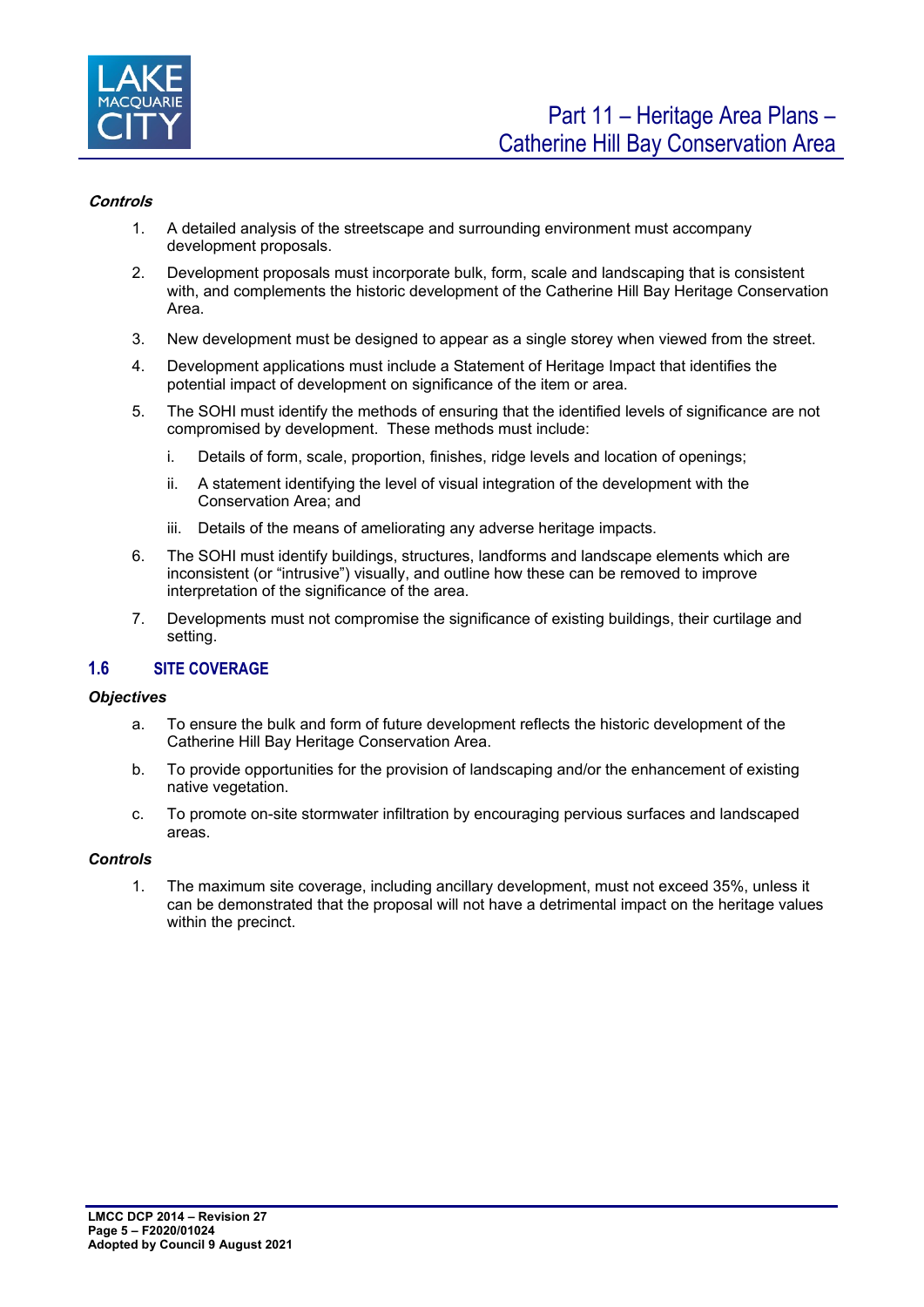



<span id="page-5-0"></span>**Figure 3 - Maintain scale and single storey appearance**